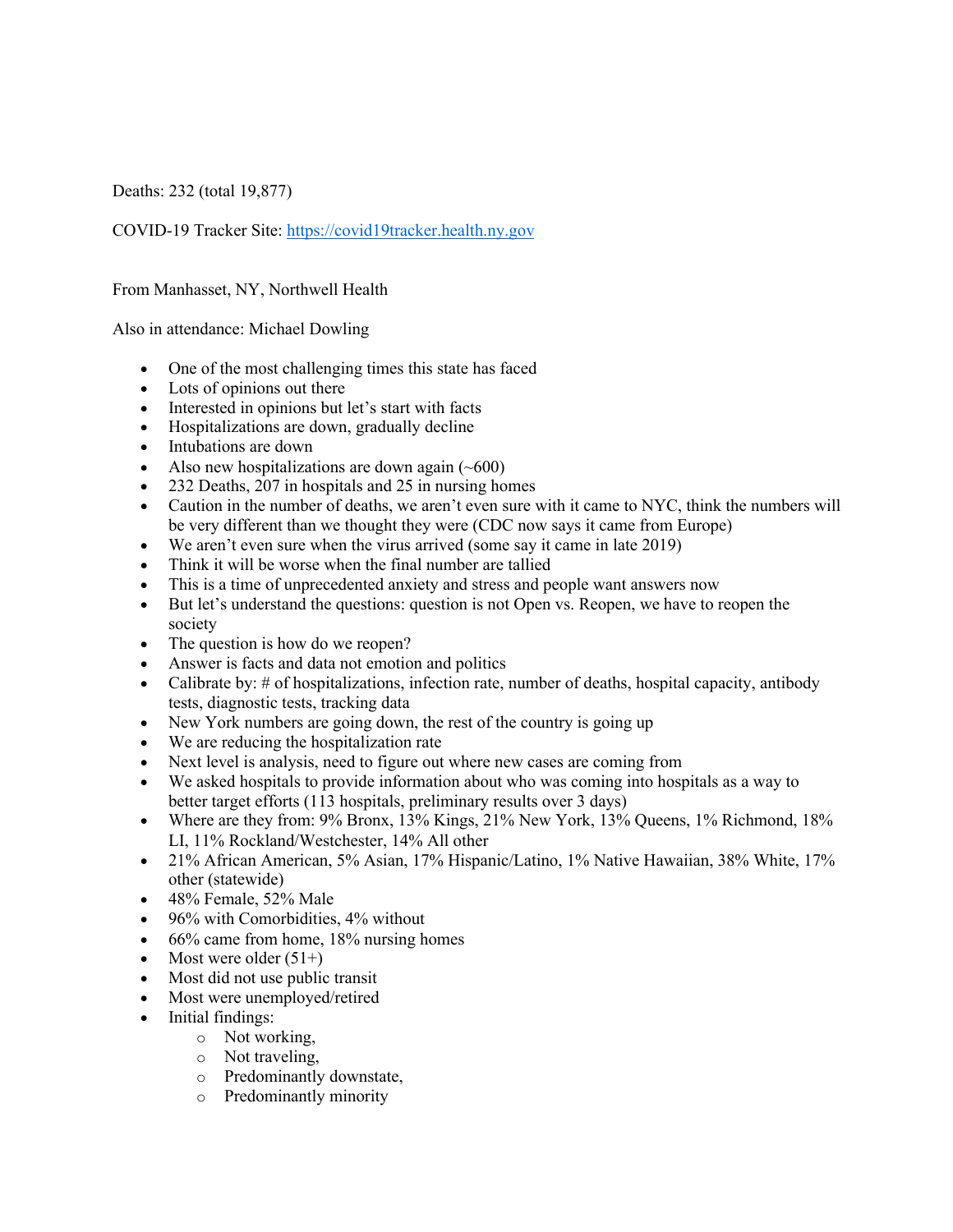- o Predominantly older
- o Predominantly non-essential employees
- o Predominantly at home
- Reaffirms our precautionary measures for personal safety and public health
- Also, what is happening in hot spots, happening in meat packing plants
- We have a hot spot in Oneida and Madison at greenhouse/farm
- What does that tell you, it's not about meat or vegetables, it's about worker density and large gatherings?
- Like in New Rochelle, super spread in dense gatherings
- That is something we have to watch and keep in mind
- We must not lose the opportunity to build back better
- Set bar and goal high
- It's about reopening, rebuilding and re-imagining
- Better transportation, better healthcare, social justice, better education etc.
- Hospitals must be reorganized to operate as one system in a public health emergency
- We implemented a surge and flex to manage our healthcare system during the crisis, now we must reimagine our healthcare system
	- o How can we ensure tele-medicine is available to all?
	- o How can we do better to allocate healthcare resources statewide
	- o How do we harden the healthcare system against future challenges?
	- o How do we better protect/support our healthcare workers?
- Have asked Michael Dowling to do that, will lead the effort, will be working with Dr. Zucker
- Another area is Education: had to go to remote learning, teachers and parents did a phenomenal job
- Working with the Gates Foundation to do that
- Create a testing and tracing system for now and the future, working with Mayor Bloomberg to help develop that
- How do we use new technologies in our economy of tomorrow?
- Eric Schmitt former CEO and Executive Chairman of Google and founder of Schmidt Futures has agreed to sever as a chair of this 15-member blue ribbon committee

## Eric Schmitt:

- You have been doing an incredible job for our state and nation
- Telehealth, remote learning and broadband
- Solutions have to help those most in need
- Need to consider everyone's situation
- Need to look for solutions that can be presented now and accelerated
- Have systems that need to be updated and reviewed
- NYS/NYC has to come out stronger
- Public private partnerships

## Cuomo:

- Thank you for the help, looking forward to working with you
- National Nurses Day, our frontline healthcare workers has been extraordinary
- Jet Blue has donated round trip flights to 100k medical personnel, 10k to NY medical professionals

## Q&A:

About reopening, you have rubber stamped some businesses, if businesses have ways to stay safe, do you move forward piecemeal?

- We have a very detailed plan, regionally
- Numbers are dramatically different in regions
- There are specific factual data points that each region has to asses